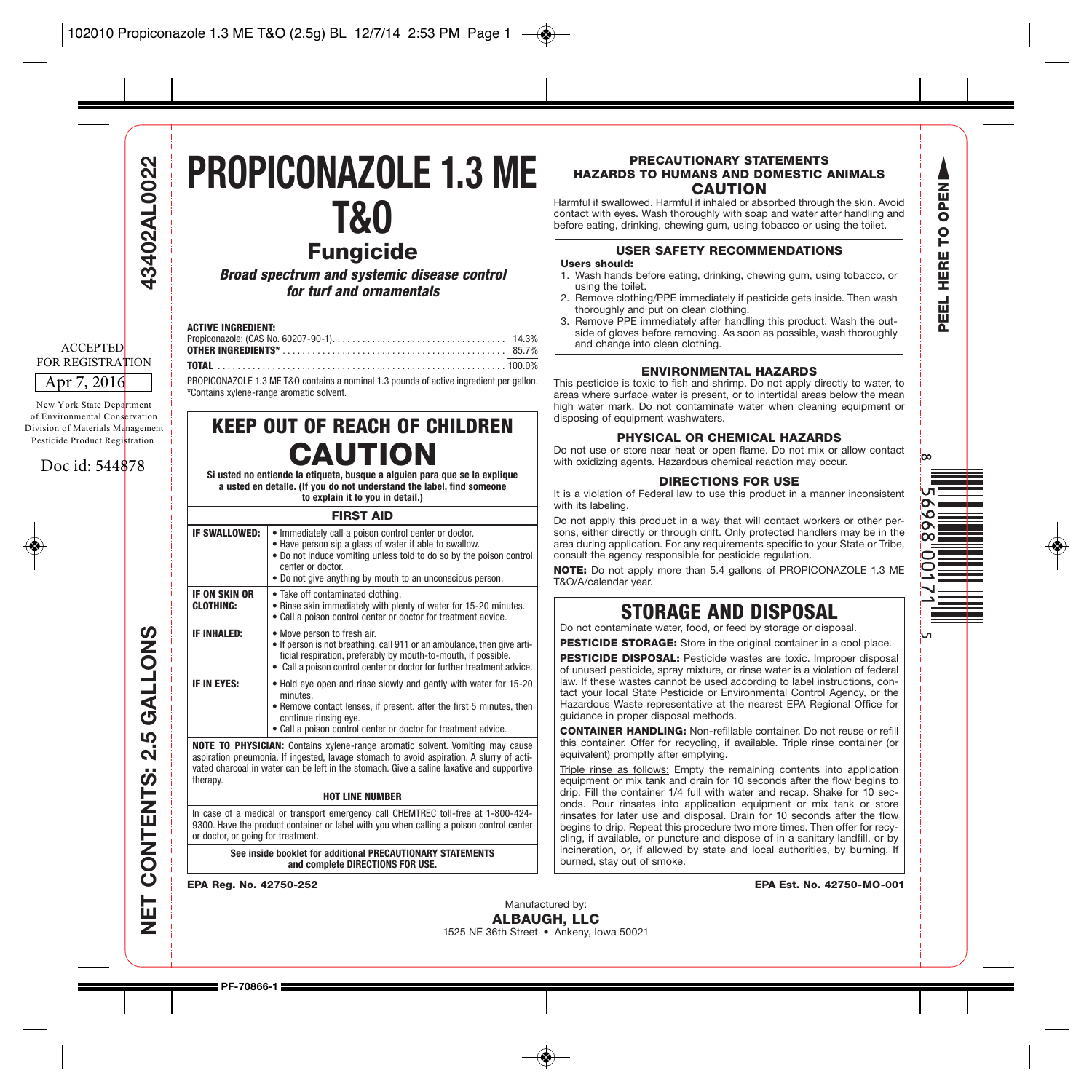# **PROPICONAZOLE 1.3 ME T&O Fungicide**

**Broad spectrum and systemic disease control for turf and ornamentals**

|                                                                               | <b>ACTIVE INGREDIENT:</b><br>TOTAL TOTAL<br>EPA Reg. No. 42750-252                                                                                                                                                                                                            | $\ldots \ldots \ldots 100.0\%$<br>PROPICONAZOLE 1.3 ME T&O contains a nominal 1.3 pounds of active ingredient per gallon.<br>*Contains xylene-range aromatic solvent.<br>EPA Est. No. 42750-MO-001<br><b>KEEP OUT OF REACH OF CHILDREN</b><br><b>CAUTION</b><br>Si usted no entiende la etiqueta, busque a alguien para que se la explique a usted en detalle.<br>(If you do not understand the label, find someone to explain it to you in detail.) |  |  |
|-------------------------------------------------------------------------------|-------------------------------------------------------------------------------------------------------------------------------------------------------------------------------------------------------------------------------------------------------------------------------|------------------------------------------------------------------------------------------------------------------------------------------------------------------------------------------------------------------------------------------------------------------------------------------------------------------------------------------------------------------------------------------------------------------------------------------------------|--|--|
|                                                                               |                                                                                                                                                                                                                                                                               | <b>FIRST AID</b>                                                                                                                                                                                                                                                                                                                                                                                                                                     |  |  |
| Manufactured by:<br>ALBAUGH, LLC<br>1525 NE 36th Street<br>Ankeny, Iowa 50021 | IF SWALLOWED:                                                                                                                                                                                                                                                                 | · Immediately call a poison control center or doctor.<br>• Have person sip a glass of water if able to swallow.<br>. Do not induce vomiting unless told to do so by the poison control center or doctor.<br>• Do not give anything by mouth to an unconscious person.                                                                                                                                                                                |  |  |
|                                                                               | IF ON SKIN OR<br>CI OTHING:                                                                                                                                                                                                                                                   | · Take off contaminated clothing.<br>. Rinse skin immediately with plenty of water for 15-20 minutes.<br>• Call a poison control center or doctor for treatment advice.                                                                                                                                                                                                                                                                              |  |  |
|                                                                               | IF INHALED:                                                                                                                                                                                                                                                                   | • Move person to fresh air.<br>• If person is not breathing, call 911 or an ambulance, then give artificial respiration, prefer-<br>ably by mouth-to-mouth, if possible.<br>• Call a poison control center or doctor for further treatment advice.                                                                                                                                                                                                   |  |  |
|                                                                               | IF IN EYES:                                                                                                                                                                                                                                                                   | . Hold eye open and rinse slowly and gently with water for 15-20 minutes.<br>. Remove contact lenses, if present, after the first 5 minutes, then continue rinsing eye.<br>• Call a poison control center or doctor for treatment advice.                                                                                                                                                                                                            |  |  |
|                                                                               | NOTE TO PHYSICIAN: Contains xylene-range aromatic solvent. Vomiting may cause aspiration pneumonia. If<br>ingested, lavage stomach to avoid aspiration. A slurry of activated charcoal in water can be left in the stomach.<br>Give a saline laxative and supportive therapy. |                                                                                                                                                                                                                                                                                                                                                                                                                                                      |  |  |
|                                                                               | <b>HOT LINE NUMBER</b>                                                                                                                                                                                                                                                        |                                                                                                                                                                                                                                                                                                                                                                                                                                                      |  |  |
|                                                                               | In case of a medical or transport emergency call CHEMTREC toll-free at 1-800-424-9300.<br>Have the product container or label with you when calling a poison control center or doctor, or going for treatment.                                                                |                                                                                                                                                                                                                                                                                                                                                                                                                                                      |  |  |
|                                                                               | See inside booklet for additional PRECAUTIONARY STATEMENTS<br>and complete DIRECTIONS FOR USE.                                                                                                                                                                                |                                                                                                                                                                                                                                                                                                                                                                                                                                                      |  |  |
| AD091013C-1                                                                   |                                                                                                                                                                                                                                                                               |                                                                                                                                                                                                                                                                                                                                                                                                                                                      |  |  |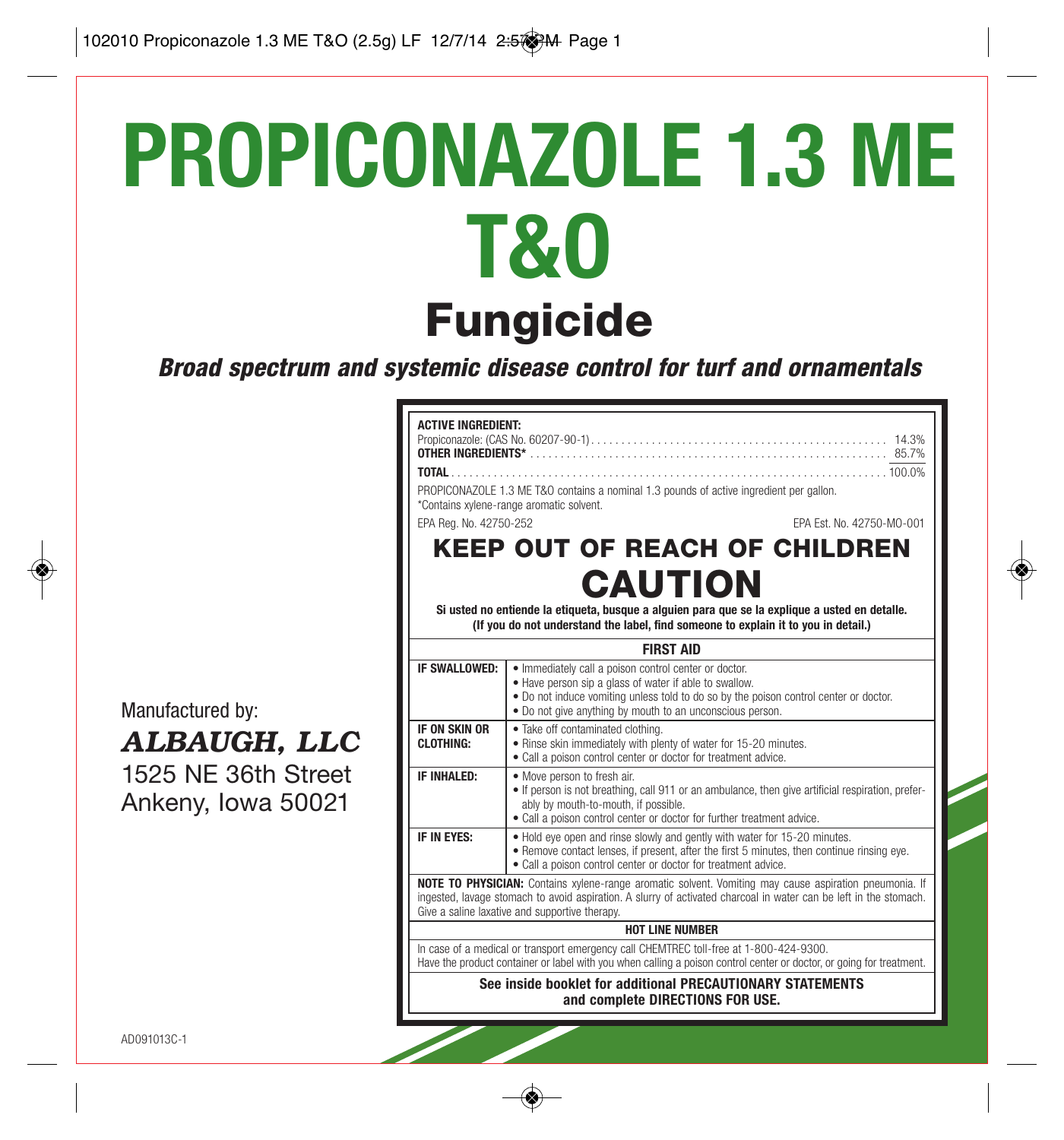#### **PRECAUTIONARY STATEMENTS**

#### **HAZARDS TO HUMANS AND DOMESTIC ANIMALS CAUTION**

Harmful if swallowed. Harmful if inhaled or absorbed through the skin. Avoid contact with eyes. Wash thoroughly with soap and water after handling and before eating, drinking, chewing gum, using tobacco or using the toilet.

#### **PERSONAL PROTECTIVE EQUIPMENT (PPE)**

Some materials that are chemical-resistant to this product are listed below. If you want more options, follow the instructions for Category *F* on an ERA chemical resistance category selection chart.

#### **All handlers must wear:**

- Long-sleeved shirt and long pants
- Waterproof gloves
- Shoes plus socks

**In addition, all handlers (mixers, loaders, and applicators, or individuals performing one or more of these tasks), who are applying this pesticide using hand-held equipment must wear:**

• Long-sleeved shirt and long pants

- Shoes and socks
- Chemical-resistant gloves
- Chemical-resistant apron

#### **USER SAFETY REQUIREMENTS**

Follow manufacturer's instructions for cleaning/maintaining PPE. If no such instructions for washables exist, use detergent and hot water. Keep and wash PPE separately from other laundry.

#### **ENGINEERING CONTROL STATEMENTS**

When handlers use closed systems or enclosed cabs in a manner that meets the requirements listed in the Worker Protection Standard (WPS) for agricultural pesticides [40 CFR 170.240(d)(4-6)], the handler PPE requirements may be reduced or modified as specified in the WPS.

#### **USER SAFETY RECOMMENDATIONS**

#### **Users should:**

- 1. Wash hands before eating, drinking, chewing gum, using tobacco, or using the toilet.
- 2. Remove clothing/PPE immediately if pesticide gets inside. Then wash thoroughly and put on clean clothing.
- 3. Remove PPE immediately after handling this product. Wash the outside of gloves before removing. As soon as possible, wash thoroughly and change into clean clothing.

#### **ENVIRONMENTAL HAZARDS**

This pesticide is toxic to fish and shrimp. Do not apply directly to water, to areas where surface water is present, or to intertidal areas below the mean high water mark. Do not contaminate water when cleaning equipment or disposing of equipment washwaters.

#### **PHYSICAL OR CHEMICAL HAZARDS**

Do not use or store near heat or open flame. Do not mix or allow contact with oxidizing agents. Hazardous chemical reaction may occur.

#### **CHEMIGATION**

Do not apply this product through any type of irrigation system.

#### **DIRECTIONS FOR USE**

It is a violation of Federal law to use this product in a manner inconsistent with its labeling.

Do not apply this product in a way that will contact workers or other persons, either directly or through drift. Only protected handlers may be in the area during application. For any requirements specific to your State or Tribe, consult the agency responsible for pesticide regulation.

**NOTE:** Do not apply more than 5.4 gallons of PROPICONAZOLE 1.3 ME T&O/A/calendar year.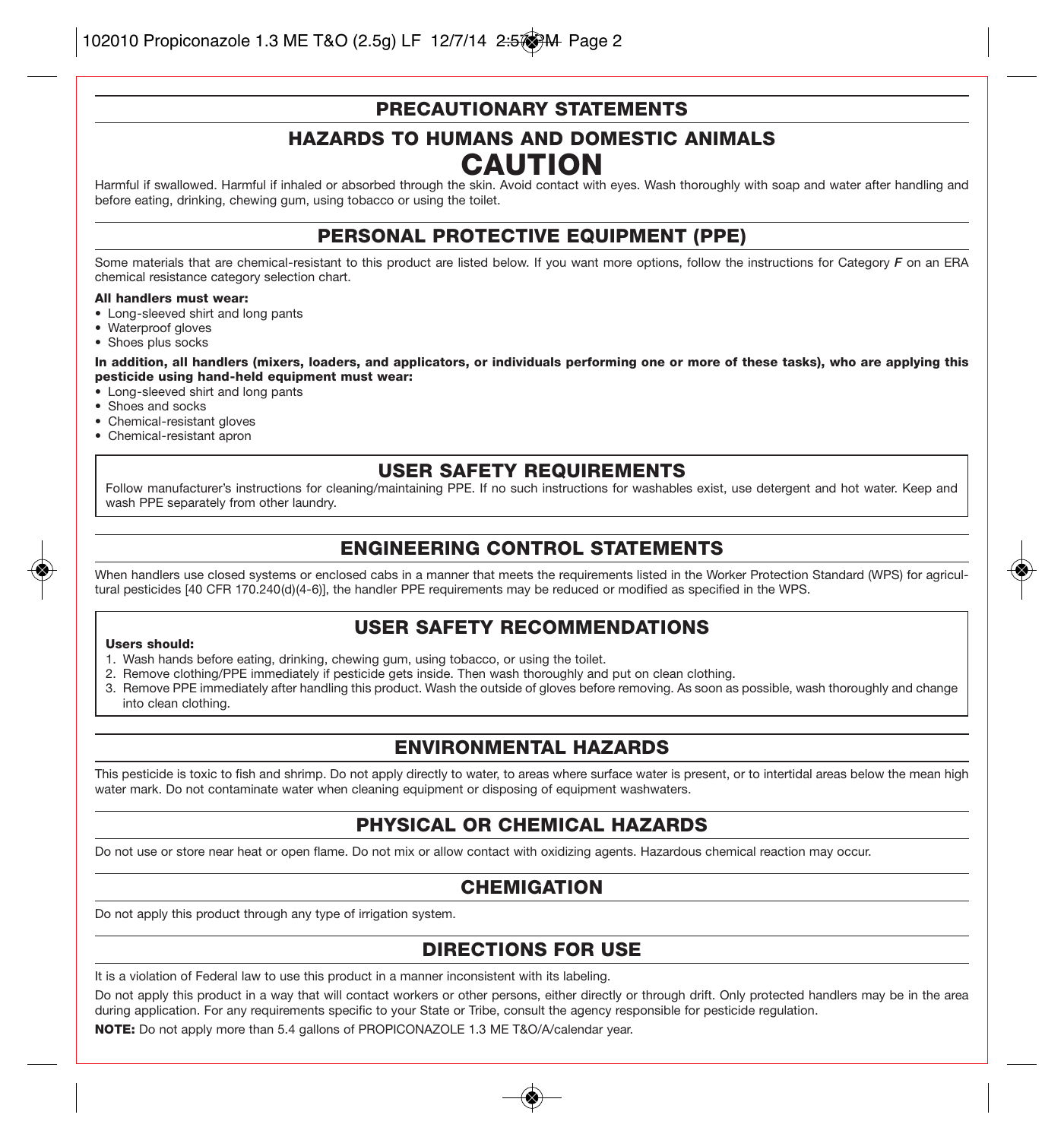#### **AGRICULTURAL USE REQUIREMENTS**

Use this product only in accordance with its labeling and with the Worker Protection Standard, 40 CFR Part 170. This Standard contains requirements for the protection of agricultural workers on farms, forests, nurseries, and greenhouses, and handlers of agricultural pesticides. It contains requirements for training, decontamination, notification, and emergency assistance. It also contains specific instructions and exceptions pertaining to the statements on this label about personal protective equipment (PPE) and restricted-entry interval. The requirements in this box only apply to uses of this product that are covered by the Worker Protection Standard.

Do not enter or allow worker entry into treated areas during the restricted-entry interval (REI) of 24 hours.

PPE required for early entry to treated areas that is permitted under the Worker Protection Standard and that involves contact with anything that has been treated, such as plants, soil, or water is:

• Coveralls

- Shoes and socks, and
- Chemical-resistant gloves made of any waterproof material

#### **NON-AGRICULTURAL USE REQUIREMENTS**

The requirements in this box apply to uses of this product that are NOT within the scope of the Worker Protection Standard for agricultural pesticides (40 CFR Part 170). The WPS applies when this product is used to produce agricultural plants on farms, forests, nurseries, or greenhouses.

Do not enter treated areas without protective clothing until sprays have dried.

#### **FAILURE TO FOLLOW THE DIRECTIONS FOR USE AND PRECAUTIONS ON THIS LABEL MAY RESULT IN PLANT INJURY OR POOR DIS-EASE CONTROL.**

#### **STORAGE AND DISPOSAL**

Do not contaminate water, food, or feed by storage or disposal.

**PESTICIDE STORAGE:** Store in the original container in a cool place.

PESTICIDE DISPOSAL: Pesticide wastes are toxic. Improper disposal of unused pesticide, spray mixture, or rinse water is a violation of federal law. If these wastes cannot be used according to label instructions, contact your local State Pesticide or Environmental Control Agency, or the Hazardous Waste representative at the nearest EPA Regional Office for guidance in proper disposal methods.

**CONTAINER HANDLING:** Non-refillable container. Do not reuse or refill this container. Offer for recycling, if available. Triple rinse container (or equivalent) promptly after emptying.

Triple rinse as follows: Empty the remaining contents into application equipment or mix tank and drain for 10 seconds after the flow begins to drip. Fill the container 1/4 full with water and recap. Shake for 10 seconds. Pour rinsates into application equipment or mix tank or store rinsates for later use and disposal. Drain for 10 seconds after the flow begins to drip. Repeat this procedure two more times. Then offer for recycling, if available, or puncture and dispose of in a sanitary landfill, or by incineration, or, if allowed by state and local authorities, by burning. If burned, stay out of smoke.

#### **PRODUCT INFORMATION**

PROPICONAZOLE 1.3 ME T&O is a systemic fungicide for use on turfgrasses for the control of dollar spot *(Sclerotinia homoeocarpa),* brown patch *(Rhizoctonia solani),* anthracnose *(Colletotrichum graminicola),* red thread *(Laetisaria fuciformis),* pink patch *(Limonomyces roseipellis),* rust *(Puccinia graminis),* powdery mildew *(Erysiphe graminis),* stripe smut *(Ustilago striiformis* and *Urocystis agropyri),* summer patch *(Magnaporthe poae),* necrotic ring spot *(Leptosphaeria korrae),* spring dead spot *(Leptosphaeria korrae, Leptosphaeria narmari, Ophiosphaerella herpotricha, Gaeumannomyces graminis),* take-all patch *(Gaeumannomyces graminis),* leaf spot *(Bipolaris* spp.*, Drechslera* spp.*),* gray leafspot *(Pyricularia grisea),* pink snowmold *(Microdochium nivale),* Fusarium patch *(Fusarium nivale),* gray snowmold *(Typhula* spp.*),* yellow patch *(Rhizoctonia cerealis),* and zoysia patch *(Rhizoctonia solani).*

PROPICONAZOLE 1.3 ME T&O also controls numerous diseases on ornamentals and other landscape and nursery plantings. It controls powdery mildews, rusts, leafspots, scabs, and blights. Refer to the appropriate section for specified diseases and plants.

Do not apply by air.

#### **SPRAY DRIFT MANAGEMENT**

A variety of factors including weather conditions (e.g., wind direction, wind speed, temperature, relative humidity) and method of application can influence pesticide drift. The applicator must evaluate all factors and make appropriate adjustments when applying this product.

Wind Speed – do not apply at wind speeds greater than 15 mph.

Droplet Size – Apply as a medium or coarser spray (ASAE Standard 572).

Temperature Inversions – If applying at wind speed less than 3 mph, the applicator must determine if a) conditions of temperature inversion exist, or b) stable atmospheric conditions exist at or below nozzle height. Do not make applications into areas of temperature inversions or stable atmospheric conditions.

Other State and Local Requirements – Applicators must follow all state and local pesticide drift requirements regarding application of propiconazole. Where states have more stringent regulations, they must be observed.

Equipment – All application equipment must be properly maintained and calibrated using appropriate carriers or surrogates.

Do not apply with a nozzle height greater than 4 feet above the crop canopy.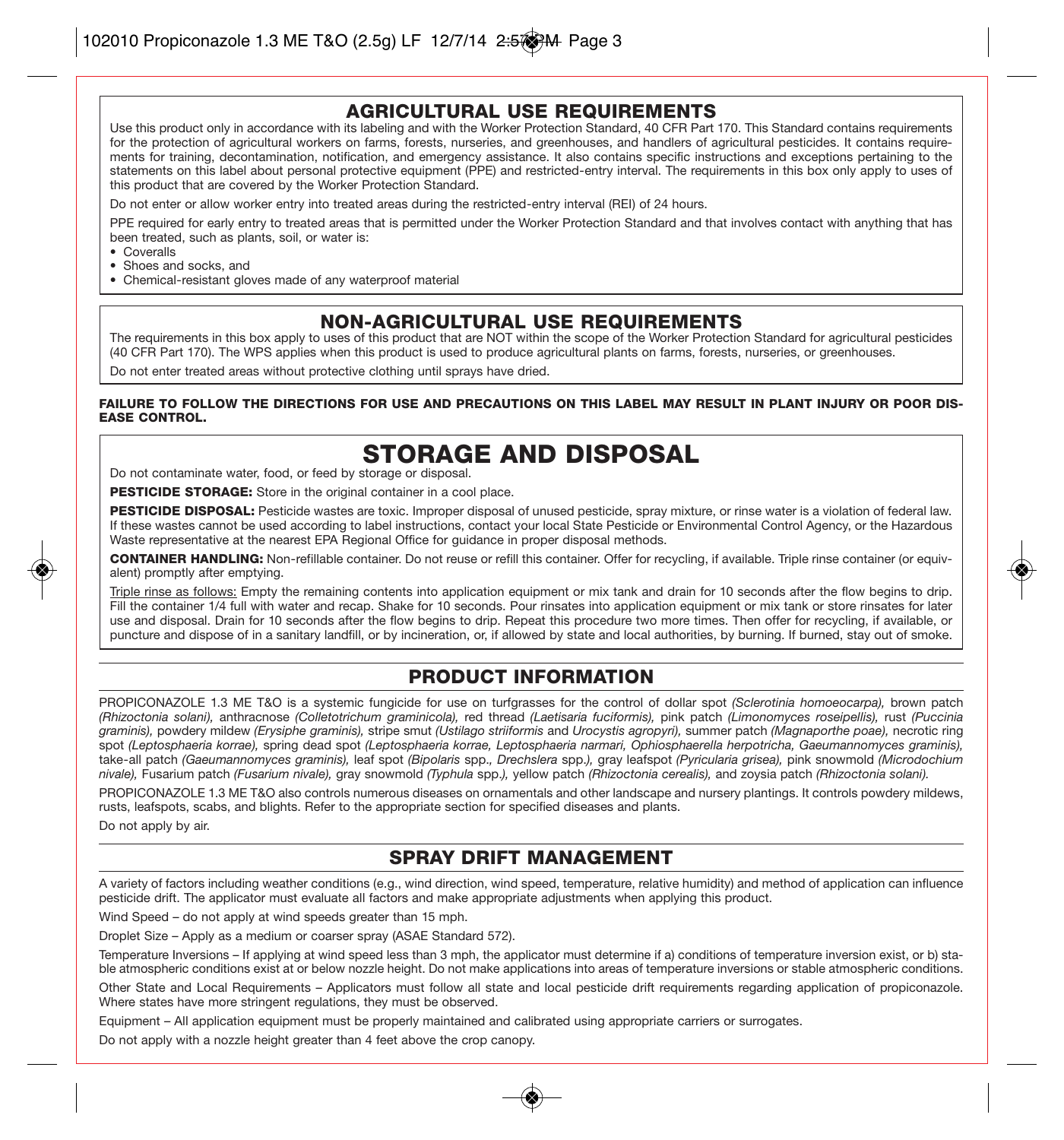#### **MIXING INSTRUCTIONS**

Fill the spray tank 1/2-3/4 full with water. Add the proper amount of PROPICONAZOLE 1.3 ME T&O, and then add the rest of the water. Provide sufficient agitation during mixing and application to maintain a uniform emulsion.

If PROPICONAZOLE 1.3 ME T&O is tank mixed with other products, use the following sequence:

- 1. Always check the compatibility of the tank mix using a jar test with proportionate amounts of PROPICONAZOLE 1.3 ME T&O, other chemicals to be used, and the water, before mixing in the spray tank.
- 2. Provide sufficient jet or mechanical agitation during filling and application to keep the tank mix uniformly suspended.
- 3. Fill tank at least 1/2 full of clean water.
- 4. Add wettable powders to the tank first, allowing them to completely suspend in the tank before proceeding. This process can be hastened by premixing the product in water before adding to the tank.
- 5. Add flowables or suspensions next.
- 6. Add PROPICONAZOLE 1.3 ME T&O next.
- 7. Add emulsifiable concentrates last.
- 8. Do not leave tank mix combinations in the spray tank for prolonged periods without agitation. Mix and apply them the same day.

#### **Tank Mixes**

For broader-spectrum control, PROPICONAZOLE 1.3 ME T&O can be tank mixed with other fungicides. For example, Subdue**®** may be tank mixed with PROPICONAZOLE 1.3 ME T&O or used alone when conditions are favorable for Pythium blight. PROPICONAZOLE 1.3 ME T&O is also compatible with numerous herbicides and insecticides. Check compatibility before tank mixing. Add Unite**®** (3 pts./100 gals.) to tank mixes which are incompatible. Follow the directions under Mixing instructions for tank mixes. When tank mixing this product with other pesticides observe the more restrictive label limitations and precautions. No label dosage rates should be exceeded.

This product cannot be mixed with any product containing a label prohibition against such mixing. Do not combine PROPICONAZOLE 1.3 ME T&O in a sprayer tank with pesticides, surfactants or fertilizers, unless your prior use has shown the combination to be physically compatible, effective and noninjurious under your conditions of use.

#### **TURFGRASS AND DICHONDRA DISEASE CONTROL**

- 1. USE PROPICONAZOLE 1.3 ME T&O IN A PREVENTIVE DISEASE CONTROL PROGRAM.
- 2. Apply in sufficient water to ensure thorough coverage.
- 3. Apply after mowing OR allow sprayed area to completely dry before mowing.
- 4. For control of foliar diseases, allow sprayed area to completely dry before irrigation.
- 5. For control of soil-borne diseases, PROPICONAZOLE 1.3 ME T&O can be watered-in after application.
- 6. Under conditions optimum for high disease pressure, use the higher rate and the shorter interval.
- 7. For optimum turf quality and disease control, use PROPICONAZOLE 1.3 ME T&O in conjunction with turf management practices that promote good plant health and optimum disease control.
- 8. Evaluate spray additives prior to use. Label directions are based on data obtained with no additives.
- 9. Before use of any fungicide, proper diagnosis of the organism causing the disease is important. Use of diagnostic kits or other means of identification of the disease organism is essential to determine the best control measures.
- 10. Do not apply more than 16 fI. oz. PROPICONAZOLE 1.3 ME T&O/1,000 sq. ft. per calendar year (5.4 gals. PROPICONAZOLE 1.3 ME T&O/acre per calendar year).

**IMPORTANT:** Bermudagrass can be sensitive to PROPICONAZOLE 1.3 ME T&O. Do not exceed 4 fl. oz. product/1,000 sq. ft. every 30 days on any variety of bermudagrass. In FL, do not apply PROPICONAZOLE 1.3 ME T&O to Bermudagrass golf course greens when temperatures exceed 90°F.

**NOTE:** Do not graze animals on treated areas. Do not feed clippings from treated areas to livestock or poultry.

#### **Turfgrass – Specific Diseases, Rates, and Application Timing**

| <b>DISEASE</b>                           | Fl. Oz.<br><b>PROPICONAZOLE</b><br><b>1.3 ME T&amp;O</b><br>Per 1,000 Sq. Ft. | Fl. Oz.<br><b>PROPICONAZOLE</b><br><b>1.3 ME T&amp;O</b><br>Per Acre | <b>Application</b><br>Interval/<br>Timina | <b>INSTRUCTIONS</b>                                                                                                                                                                                                                               |
|------------------------------------------|-------------------------------------------------------------------------------|----------------------------------------------------------------------|-------------------------------------------|---------------------------------------------------------------------------------------------------------------------------------------------------------------------------------------------------------------------------------------------------|
| Dollar Spot<br>(Sclerotinia homoeocarpa) | 0.5                                                                           | 22                                                                   | 7 days                                    | Apply when conditions are favorable for disease<br>development.                                                                                                                                                                                   |
|                                          | 0.5                                                                           | 22                                                                   | 14 days                                   | Tank mix with low label rate of a chlorothalonil                                                                                                                                                                                                  |
|                                          |                                                                               | 44                                                                   | $21 - 28$ davs                            | product EPA-registered for use on turfgrass.                                                                                                                                                                                                      |
|                                          | $1 - 2$                                                                       | $44 - 88$                                                            | $14 - 28$ davs                            | If using the $1-2$ fl. oz./1,000 sq. ft. rate without<br>tank mixing, make no more than 3 consecutive<br>applications for dollar spot control before rotat-<br>ing to an alternate EPA-registered fungicide<br>having a different mode of action. |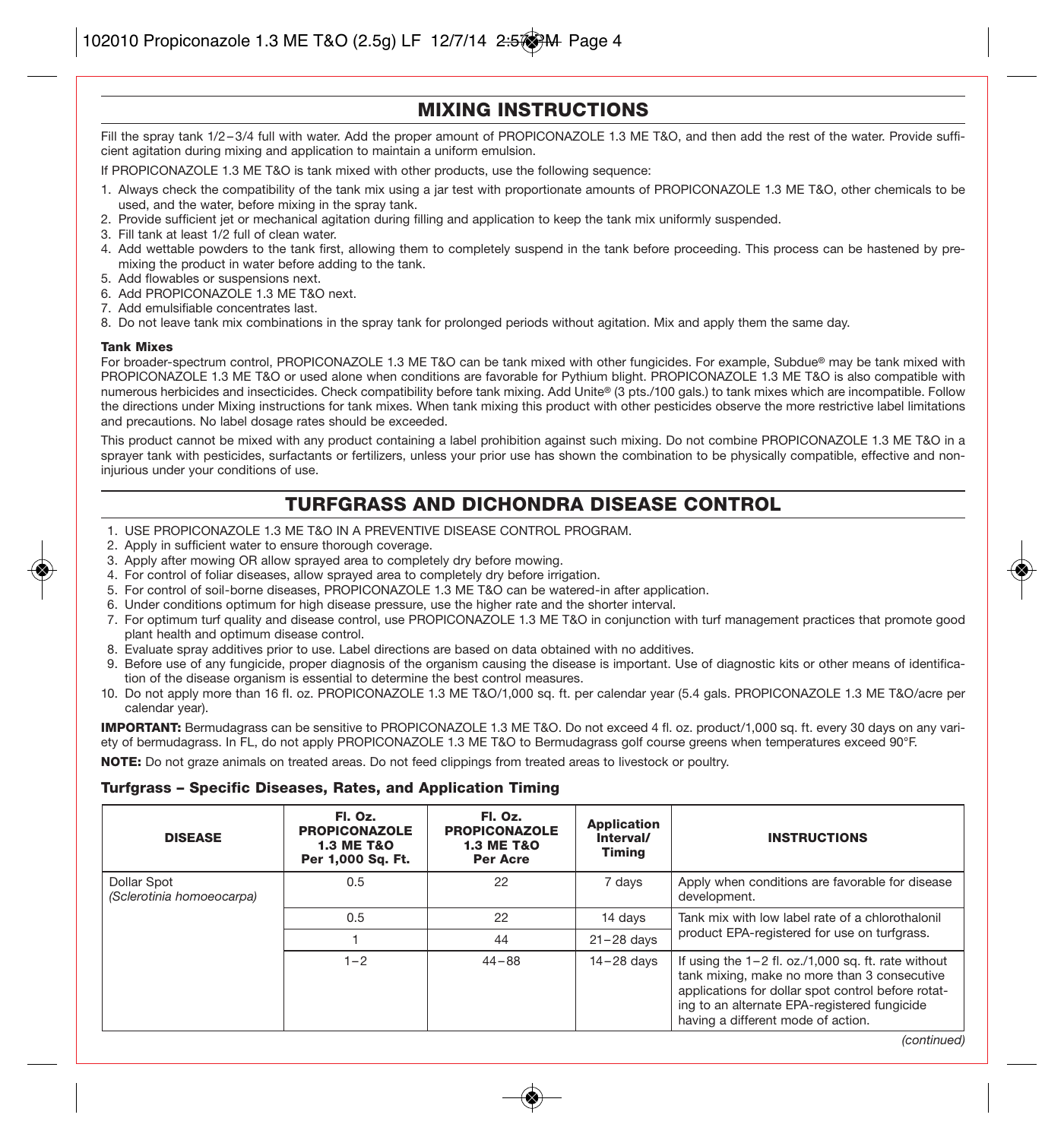**Turfgrass – Specific Diseases, Rates, and Application Timing** *(cont.)*

| <b>DISEASE</b>                                                                          | FI. Oz.<br><b>PROPICONAZOLE</b><br><b>1.3 ME T&amp;O</b><br>Per 1,000 Sq. Ft. | Fl. Oz.<br><b>PROPICONAZOLE</b><br><b>1.3 ME T&amp;O</b><br>Per Acre | <b>Application</b><br>Interval/<br><b>Timing</b> | <b>INSTRUCTIONS</b>                                                                                                                                                                                                                                                          |
|-----------------------------------------------------------------------------------------|-------------------------------------------------------------------------------|----------------------------------------------------------------------|--------------------------------------------------|------------------------------------------------------------------------------------------------------------------------------------------------------------------------------------------------------------------------------------------------------------------------------|
| Anthracnose<br>(Colletotrichum graminicola)                                             | $1 - 2$                                                                       | $44 - 88$                                                            | $14 - 28$ days                                   | Apply when conditions are favorable for disease<br>development. When disease pressure is high,<br>use higher rates of PROPICONAZOLE 1.3 ME<br>T&O and shorter intervals. For broad-spectrum<br>control, tank mix with a registered contact fungi-<br>cide at the label rate. |
|                                                                                         |                                                                               |                                                                      |                                                  | If disease is present, mix 2 fl. oz. of PROPI-<br>CONAZOLE 1.3 ME T&O per 1,000 sq. ft. with<br>the label rate of the above-mentioned contact<br>fungicides.                                                                                                                 |
| <b>Brown Patch</b><br>(Rhizoctonia solani)                                              | $1 - 2$                                                                       | $44 - 88$                                                            | $14 - 21$ days                                   | Begin applications in May or June before dis-<br>ease is present. Tank mix with a registered<br>contact fungicide labeled for brown patch con-<br>trol at the label rate.                                                                                                    |
|                                                                                         |                                                                               |                                                                      |                                                  | Under conditions of high temperatures and high<br>humidity, use the higher rates of PROPICONA-<br>ZOLE 1.3 ME T&O and shorter intervals.                                                                                                                                     |
| Powdery Mildew<br>(Erysiphe graminis)<br>Rust<br>(Puccinia graminis)                    | $1 - 2$                                                                       | $44 - 88$                                                            | $14 - 28$ days                                   | Apply when conditions are favorable for disease<br>development. If disease is present, use 2 fl. oz.<br>of PROPICONAZOLE 1.3 ME T&O per 1,000 sq.<br>ft.                                                                                                                     |
| <b>Red Thread</b><br>(Laetisaria fuciformis)<br>Pink Patch<br>(Limonomyces roseipellis) | $\overline{c}$                                                                | 88                                                                   | $14 - 21$ days                                   | Apply when conditions are favorable for disease<br>development.                                                                                                                                                                                                              |
| <b>Stripe Smut</b><br>(Ustillago striiformis)<br>(Urocystis agropyri)                   | $1 - 2$                                                                       | $44 - 88$                                                            | Fall or Spring                                   | Apply once in the fall after grass becomes dor-<br>mant or in the early spring before grass starts to<br>grow.                                                                                                                                                               |
| Gray Leafspot<br>(Pyricularia grisea)                                                   | $1 - 2$                                                                       | $44 - 88$                                                            | 14 days                                          | Apply when conditions are favorable for disease<br>development. If using the<br>1 fl. oz./1,000 sq. ft. rate, tank mix with a regis-<br>tered contact fungicide at the label rate.                                                                                           |
| Melting Out<br>Leaf Spot<br>(Bipolaris spp.)<br>(Drechslera spp.)                       | $1 - 2$                                                                       | $44 - 176$                                                           | 14 days                                          | Under light to moderate pressure, apply PROPI-<br>CONAZOLE 1.3 ME T&O to reduce the severity<br>of leaf spot and melting out caused by<br>Helminthosporium-type pathogens.                                                                                                   |
|                                                                                         |                                                                               |                                                                      |                                                  | For broad-spectrum disease control tank mix<br>the 1-4 fl. oz./1,000 sq. ft. PROPICONAZOLE<br>1.3 ME T&O rate with a registered contact fungi-<br>cide at the label rate.                                                                                                    |
| Summer Patch                                                                            | $\overline{c}$                                                                | 88                                                                   | 14 days                                          | Apply PROPICONAZOLE 1.3 ME T&O beginning                                                                                                                                                                                                                                     |
| Poa Patch<br>(Magnaporthe poae)                                                         | $\overline{4}$                                                                | 176                                                                  | 28 days                                          | in April. Use the 4 fl. oz./1,000 sq. ft. rate on a<br>28-day schedule and the 2 fl. oz./1,000 sq. ft.<br>rate on a 14-day schedule.                                                                                                                                         |
| Take-All Patch<br>(Gaeumannomyces graminis)                                             | $2 - 4$                                                                       | $88 - 176$                                                           | Spring and<br>Fall                               | Apply PROPICONAZOLE 1.3 ME T&O to reduce<br>the severity of take-all patch. Make 1-2 fall<br>applications in September and October or when<br>night temperatures drop to 55°F, and 1-2 spring<br>applications in April and May, depending on<br>local recommendations.       |

*(continued)*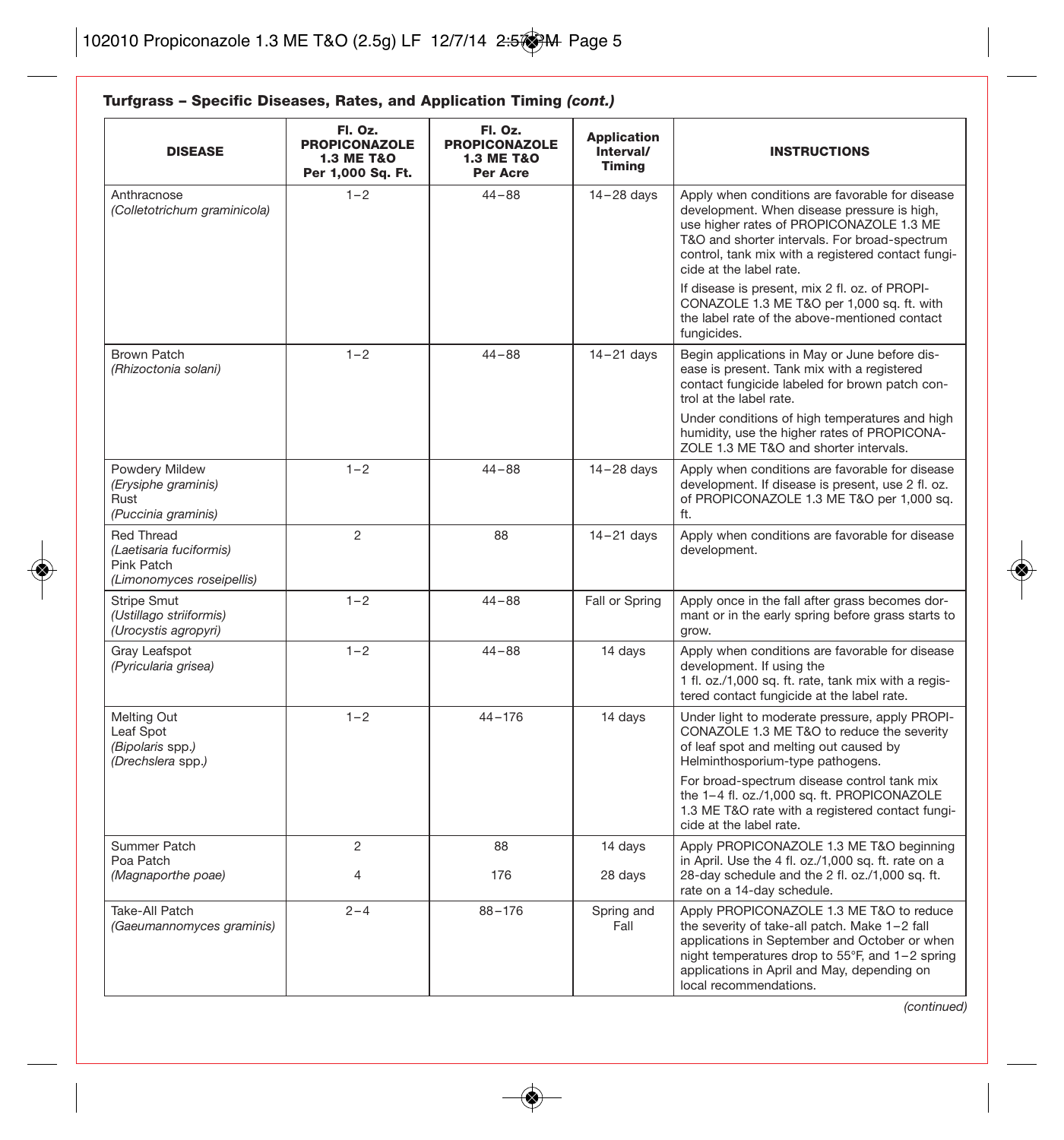| <b>DISEASE</b>                                                                                                                   | Fl. Oz.<br><b>PROPICONAZOLE</b><br><b>1.3 ME T&amp;O</b><br>Per 1,000 Sq. Ft. | FI. Oz.<br><b>PROPICONAZOLE</b><br><b>1.3 ME T&amp;O</b><br>Per Acre | <b>Application</b><br>Interval/<br><b>Timina</b> | <b>INSTRUCTIONS</b>                                                                                                                                                                                                                           |
|----------------------------------------------------------------------------------------------------------------------------------|-------------------------------------------------------------------------------|----------------------------------------------------------------------|--------------------------------------------------|-----------------------------------------------------------------------------------------------------------------------------------------------------------------------------------------------------------------------------------------------|
| Spring Dead Spot<br>(Leptosphaeria korrae,<br>Leptosphaeria narmari,<br>Ophiosphaerella herpotricha,<br>Gaeumannomyces graminis) | 4                                                                             | 176                                                                  | 30 days                                          | Make 1-3 applications. For one application,<br>apply in September or October. For multiple<br>applications, begin sprays in August.                                                                                                           |
| Necrotic Ring Spot<br>(Leptosphaeria korrae)                                                                                     | 4                                                                             | 176                                                                  | Fall or Spring                                   | Apply in the fall and/or the early spring depend-<br>ing on local recommendations.                                                                                                                                                            |
| Snowmold<br>Gray<br>(Typhula spp.)<br>Pink<br>(Microdochium nivale)                                                              | $2 - 4$                                                                       | $88 - 176$                                                           | Late Fall                                        | Apply one application in the late fall before snow<br>cover. Do not apply on top of snow. For opti-<br>mum disease control, the 2 and 3 fl, oz.<br>PROPICONAZOLE 1.3 ME T&O rates should be<br>tank mixed with chlorothalonil at label rates. |
| Fusarium patch<br>(Fusarium nivale)                                                                                              | $2 - 4$                                                                       | $88 - 176$                                                           | Fall-Early<br>Spring                             | Apply when conditions are favorable for disease<br>development.                                                                                                                                                                               |
| Yellow patch<br>(Rhizoctonia cerealis)                                                                                           | $3 - 4$                                                                       | $130 - 176$                                                          | Late Fall                                        | Apply one application in the late fall before snow<br>cover. Do not apply on top of snow. If using a 3<br>fl. oz. /1,000 sq. ft. rate, tank mix with a regis-<br>tered contract fungicide at the label rate.                                  |
| Zoysia patch<br>large patch of zoysia<br>(Rhizoctonia solani)                                                                    | $3 - 4$                                                                       | $130 - 176$                                                          | Early Fall                                       | Make one application in the early fall (mid-<br>September to mid-October) prior to develop-<br>ment of disease symptoms. Consult local turf-<br>grass extension experts to determine the<br>optimum application timing for your area.         |
| Dichondra Rust<br>(Puccinia dichondrae)                                                                                          | $\mathbf{2}$                                                                  | 88                                                                   | $14 - 21$ days                                   | Apply when conditions are favorable for disease<br>development.                                                                                                                                                                               |

#### **Turfgrass – Specific Diseases, Rates, and Application Timing** *(cont.)*

#### **ESTABLISHMENT OF COOL-SEASON TURFGRASS**

PROPICONAZOLE 1.3 ME T&O provides control of many diseases of turf, and its primary use is as a fungicide for use against the diseases listed on this label. As an additional benefit, PROPICONAZOLE 1.3 ME T&O will improve the rate of establishment when it is applied to cool-season grass seedlings or sod.

**New Seedlings:** Apply 1 fl. oz./1,000 sq. ft. at the 2- to 3-leaf stage of growth for faster root development and top growth.

**Sod:** Apply 1 fl. oz./1,000 sq. ft. 2 – 6 weeks before cutting for increased sod knitting and faster establishment after laying.

#### **DISEASE CONTROL IN NURSERIES (FIELD) AND LANDSCAPE PLANTINGS**

USE PROPICONAZOLE 1.3 ME T&O IN A PREVENTIVE DISEASE CONTROL PROGRAM. To determine the use directions for controlling a disease on an ornamental plant species, select the plant species in **Table 1**. The number in parentheses following the plant species refers you to the disease(s) controlled in **Table 2**. Find the disease in **Table 2**. The letter in brackets following the disease refers you to the application regime in **Table 3**.

Allow spray to dry before overhead irrigation is applied.

Optimum benefit of PROPICONAZOLE 1.3 ME T&O is obtained when used in conjunction with sound disease management practices.

#### **SPRAY APPLICATION INSTRUCTIONS**

PROPICONAZOLE 1.3 ME T&O may be used at rates of 2-24 fl. oz. product/100 gals. water for control of diseases of ornamental plant species (see **Tables 1**, **2**, and **3**).

**NOTE:** For outdoor uses, you can apply up to 5.4 gallons of PROPICONAZOLE 1.3 ME T&O/acre/crop/calendar year.

For general disease control in landscapes, apply 6 – 8 fl. oz. product/100 gals. water every 21 days. For best control, begin PROPICONAZOLE 1.3 ME T&O applications before disease development.

*(continued)*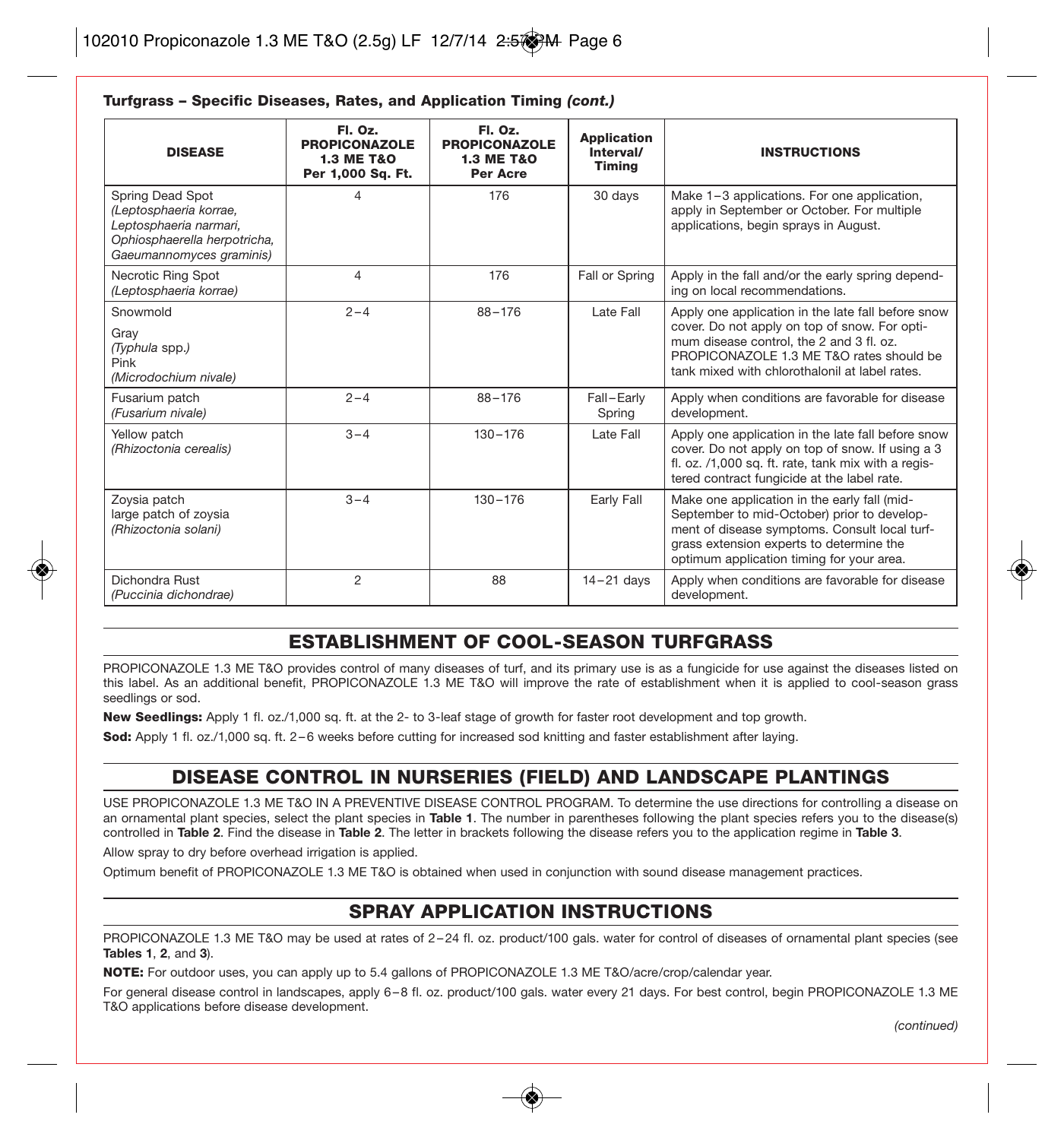**NOTE:** The specific genera and species of plants listed under the **Directions for Use** have been shown to tolerate applications of PROPICONAZOLE 1.3 ME T&O. In addition, the following ornamental plants have been shown to tolerate PROPICONAZOLE 1.3 ME T&O (at a rate of 6 – 8 fl. oz./100 gals.): ajuga, Bartlett pear, bayberry, camellia, candy tuft, cotoneaster, elm, English ivy, euonymus, German statice, holly, hollyhock, impatiens, linden, liriope, magnolia, maples, peony, privet, raphiolepis, redbud, sweetgum, sycamore, tulip tree, vinca, and wax myrtle. Other plant species may be sensitive to PROPICONAZOLE 1.3 ME T&O and diseases other than those listed may not be controlled. Before using PROPICONAZOLE 1.3 ME T&O on plants or for diseases that are not listed in the Directions for Use, test PROPICONAZOLE 1.3 ME T&O on a small-scale basis first. Do not apply PROPICONAZOLE 1.3 ME T&O to African violets, begonias, Boston fern, or geraniums. Apply the recommended rates for a particular type of disease (i.e., rust, powdery mildew, etc.), and evaluate for phytotoxicity and disease control prior to widespread use.

#### **Table 1. Ornamentals – Plant Species**

Numbers in parentheses refer to diseases controlled. See **Table 2**.

| <b>Herbaceous Ornamental</b>                                                                                                                                                                                                             | <b>Woody Ornamental</b>                                                                                                                                                                                                                                                                                                                                                     | <b>Non-bearing Fruits and Nuts</b><br>(Nurseries and Landscape Planting)                                                                           |
|------------------------------------------------------------------------------------------------------------------------------------------------------------------------------------------------------------------------------------------|-----------------------------------------------------------------------------------------------------------------------------------------------------------------------------------------------------------------------------------------------------------------------------------------------------------------------------------------------------------------------------|----------------------------------------------------------------------------------------------------------------------------------------------------|
| Calendula (4a)<br>Carnation (5f)<br>Chrysanthemum (2a)<br>Delphinium (4a)<br>Gomphrena (3a)<br>Iris $(5d)$<br>Marigold (3a)<br>Monarda (4c)<br>Phlox (4c)<br>Snapdragon (5d)<br>Sweet William (3k)<br>(Dianthus barbatus)<br>Zinnia (4c) | Amelanchier (4d)<br>Ash (4c)<br>Azalea (2c, 4b)<br>Crabapple (3c, 3q, 4c, 5a)<br>Crape Myrtle (4a)<br>Dogwood (3h, 4c)<br>Douglas Fir (5b)<br>Hawthorn (5a)<br>Juniper (1a)<br>Lilac $(4c)$<br>Oaks (3p)<br>Pines (1b, 1c)<br>Poplars (5b)<br>Pyracantha (3o)<br>Red Tip Photinia (3i)<br>Rhododendron (2c, 3n)<br>Roses (3q, 4e, 5c) (Outdoor Use Only)<br>Shasta Fir (5e) | Apple (3g, 4d, 5a)<br>Cherry (2b, 3d)<br>Citrus (3m)<br>Nectarine (2b)<br>Peach (2b)<br>Pecan (3b, 3c, 3f, 3l, 3n, 4e)<br>Plum (2b)<br>Walnut (3i) |

#### **Table 2. Diseases**

Letters in brackets refer to application regimes. See **Table 3**.

- 1. Conifer Blights
	- a. *Phomopsis juniperovora* (Phomopsis Blight) [B]
	- b. *Sirrococcus strobolinus* (Tip Blight) [D]
	- c. *Sphaeropsis sapinea* (Diplodia Tip Blight) [B]
- 2. Flower Blight
	- a. *Ascochyta chrysanthemi* (Ray Blight) [C]
	- b. *Monilinia* spp. [A]
	- c. *Ovulinia* spp. [B]
- 3. Leaf Blights/Spots
	- a. *Alternaria* spp. [B]
	- b. *Cercospora* spp. (Brown Leaf Spot) [C]
	- c. *Cladosporium* spp. (Scab) [C]
	- d. *Coccomyces hiemalis* [A]
	- e. *Collectotrichum* spp. [B]
	- f. *Cristulariella* spp. (Zonate leafspot) [C]
	- g. *Diplocarpon rosae* (Blackspot) [B]
	- h. *Discula* spp. (Anthracnose) [A]
	- i. *Fabraea maculate* (syn. *Entomosporium maculate*) [B]
	- j. *Gnomonia leptostyla* (Anthracnose) [C]
	- k. *Heterosporium echinulatum* [B]
	- l. *Mycosphaerella caryigena* (Downy Spot) [C]
	- m. *Mycosphaerella fructicola* (Greasy Spot) [E]
	- n. *Septoria* spp. (Leaf Scorch) [C]
	- o. *Spilocaea pyracanthae* [B]
	- p. *Tubakia dryina* [D]
	- q. *Venturia inaequalis* (Scab) [A]
	- r. Rhizoctonia Web Blight [B]\*
- 4. Powdery Mildew
	- a. *Erysiphe* spp. [B]
	- b. *Microsphaera* spp. [C]
	- c. *Oidium* spp. [B]
	- d. *Podosphaera* spp. [B]
	- e. *Sphaerotheca pannosa* [B]
	- f. *Phyllactinia* spp. [B]\*
- 5. Rust
	- a. *Gymnosporangium juniperi-virginianae* [A]
	- b. *Melampsora occidentalis* [D]
	- c. *Phragmidium* spp. [B]
	- d. *Puccinia* spp. [B]
	- e. *Pucciniastrum goeppertianum* [D]
	- Uromyces dianthi [B]

\*Not registered for use in California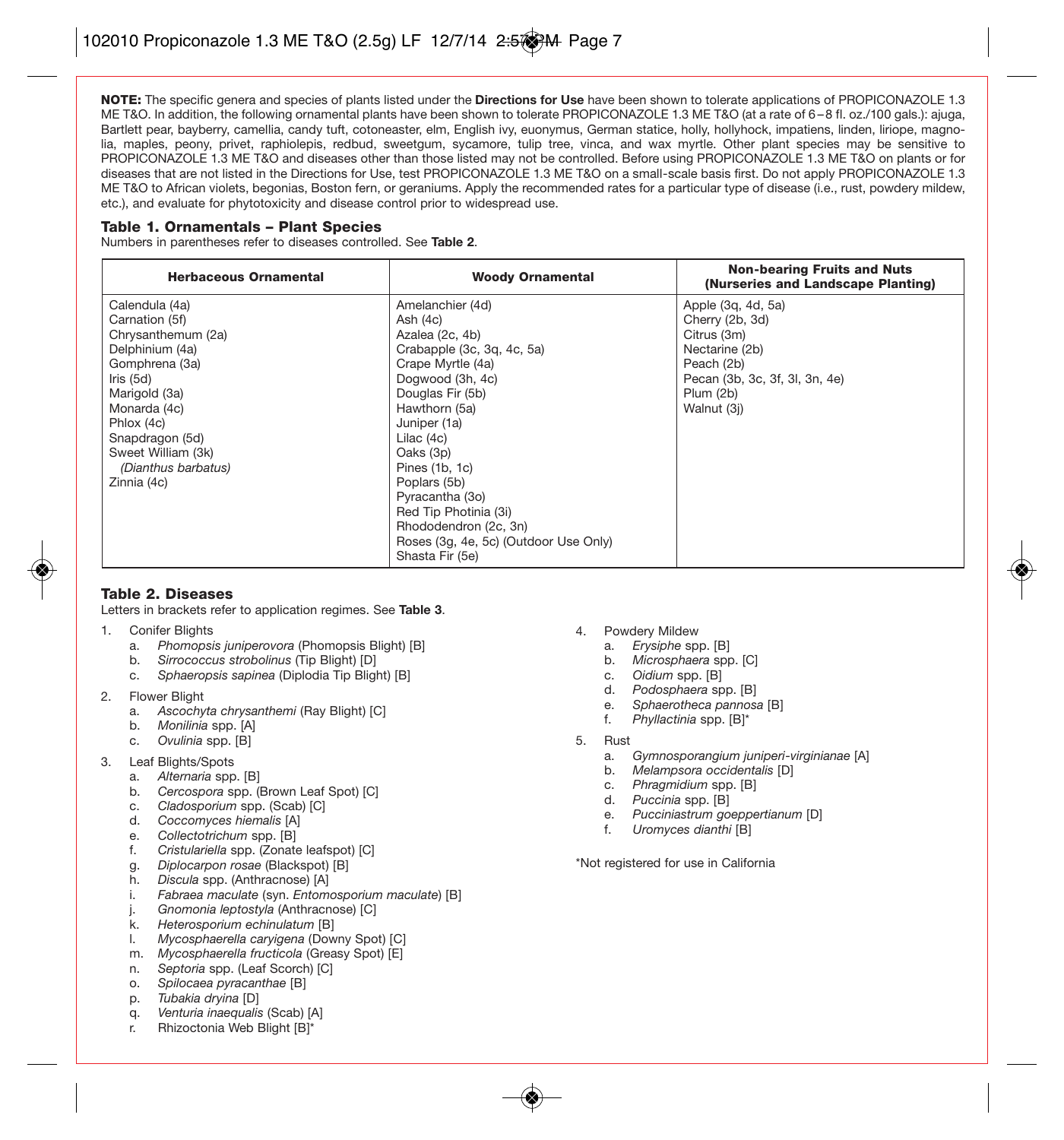#### **Table 3. – Application Regimes**

- [A] Mix 2 4 fI. oz. of PROPICONAZOLE 1.3 ME T&O in 100 gals. of water and apply as a full-coverage spray to the point of drip. Apply every 14 21 days during the period of primary infection. If disease is present, tank mix with an EPA-registered contact fungicide. For flower blight, apply PROP-ICONAZOLE 1.3 ME T&O when there is 5 –10% bloom and again at 70 –100% bloom. For dogwoods, apply the 2 – 4 fl. oz. rate every 14 days, or apply 8 fl. oz. of PROPICONAZOLE 1.3 ME T&O every 28 days.
- [B] Mix 5 8 fl. oz. of PROPICONAZOLE 1.3 ME T&O in 100 gals. of water and apply as a full-coverage spray to the point of drip. Apply as needed, beginning when conditions are favorable for disease development. For blackspot, apply with a registered contact fungicide labeled for blackspot. For Calendula, apply every 30 days. For diplodia tip blight, make 3 applications every 14 days prior to major period of infection. For juniper phomopsis blight, make first application as soon as junipers start to grow, and repeat the applications every 14 – 21 days during periods of active growth.
- [C] Mix 8 –12 fl. oz. of PROPICONAZOLE 1.3 ME T&O in 100 gals. of water and apply as a full-coverage spray to the point of drip. Apply every 30 days, beginning when conditions are favorable for disease development. For pecans, apply the 12 fl. oz. rate beginning at bud break. Apply 3 times on 14-day intervals. For walnuts, apply 8.5 fl. oz. at 14- to 21-day intervals. For ray blight, apply 12 fl. oz. at 7-day intervals or 20 fl. oz. at 14-day intervals.
- [D] Mix 16 fl. oz. of PROPICONAZOLE 1.3 ME T&O in 100 gals. of water and apply as a full-coverage spray to the point of drip. Apply every 14 28 days, beginning when conditions are favorable for disease development. For Douglas fir needle rust, apply once in May. For tip blight, initial application is in mid-late winter, and apply 3 times at 2-month intervals.
- [E] Mix 20 24 fl. oz. of PROPICONAZOLE 1.3 ME T&O in 100 gals. of water and apply as a full-coverage spray to the point of drip. Apply during June to August time period.

**NOTE:** To avoid possible illegal residues, do not apply to apple, cherry, citrus, nectarine, peach, pecan, plum, or walnut trees that will bear harvestable fruit within 12 months.

#### **CONDITIONS OF SALE AND LIMITATION OF WARRANTY AND LIABILITY**

The Directions for Use of this product must be followed carefully. It is impossible to eliminate all risks inherently associated with the use of this product. Crop injury, ineffectiveness or other unintended consequences may result because of such factors as manner of use or application, weather or crop conditions, presence of other materials or other influencing factors in the use of the product, which are beyond the control of ALBAUGH, LLC or Seller. To the extent consistent with applicable law all such risks shall be assumed by Buyer and User, and Buyer and User agree to hold ALBAUGH, LLC and Seller harmless for any claims relating to such factors.

ALBAUGH, LLC warrants that this product conforms to the chemical description on the label and is reasonably fit for the purposes stated in the Directions for Use, subject to the inherent risks referred to above, when used in accordance with directions under normal use conditions. This warranty does not extend to the use of the product contrary to label instructions, or under abnormal conditions or under conditions not reasonably foreseeable to or beyond the control of Seller or ALBAUGH, LLC, and Buyer and User assume the risk of any such use. **TO THE EXTENT CONSISTENT WITH APPLICABLE LAW ALBAUGH, LLC MAKES NO WARRANTIES OF MERCHANTABILITY OR OF FITNESS FOR A PARTICULAR PURPOSE NOR ANY OTHER EXPRESS OR IMPLIED WARRANTY EXCEPT AS STATED ABOVE.**

To the extent consistent with applicable law, in no event shall ALBAUGH, LLC or Seller be liable for any incidental, consequential or special damages resulting from the use or handling of this product. **TO THE EXTENT CONSISTENT WITH APPLICABLE LAW, THE EXCLUSIVE REMEDY OF THE USER OR BUYER, AND THE EXCLUSIVE LIABILITY OF ALBAUGH, LLC AND SELLER FOR ANY AND ALL CLAIMS, LOSSES, INJURIES OR DAMAGES (INCLUDING CLAIMS BASED ON BREACH OF WARRANTY, CONTRACT, NEGLIGENCE, TORT, STRICT LIABILITY OR OTHER-WISE) RESULTING FROM THE USE OR HANDLING OF THIS PRODUCT, SHALL BE THE RETURN OF THE PURCHASE PRICE OF THE PRODUCT OR, AT THE ELECTION OF ALBAUGH, LLC OR SELLER, THE REPLACEMENT OF THE PRODUCT.**

To the extent consistent with applicable law, ALBAUGH, LLC and Seller offer this product, and Buyer and User accept it, subject to the foregoing Conditions of Sale and Limitation of Warranty and Liability, which may not be modified except by written agreement signed by a duly authorized representative of ALBAUGH, LLC.